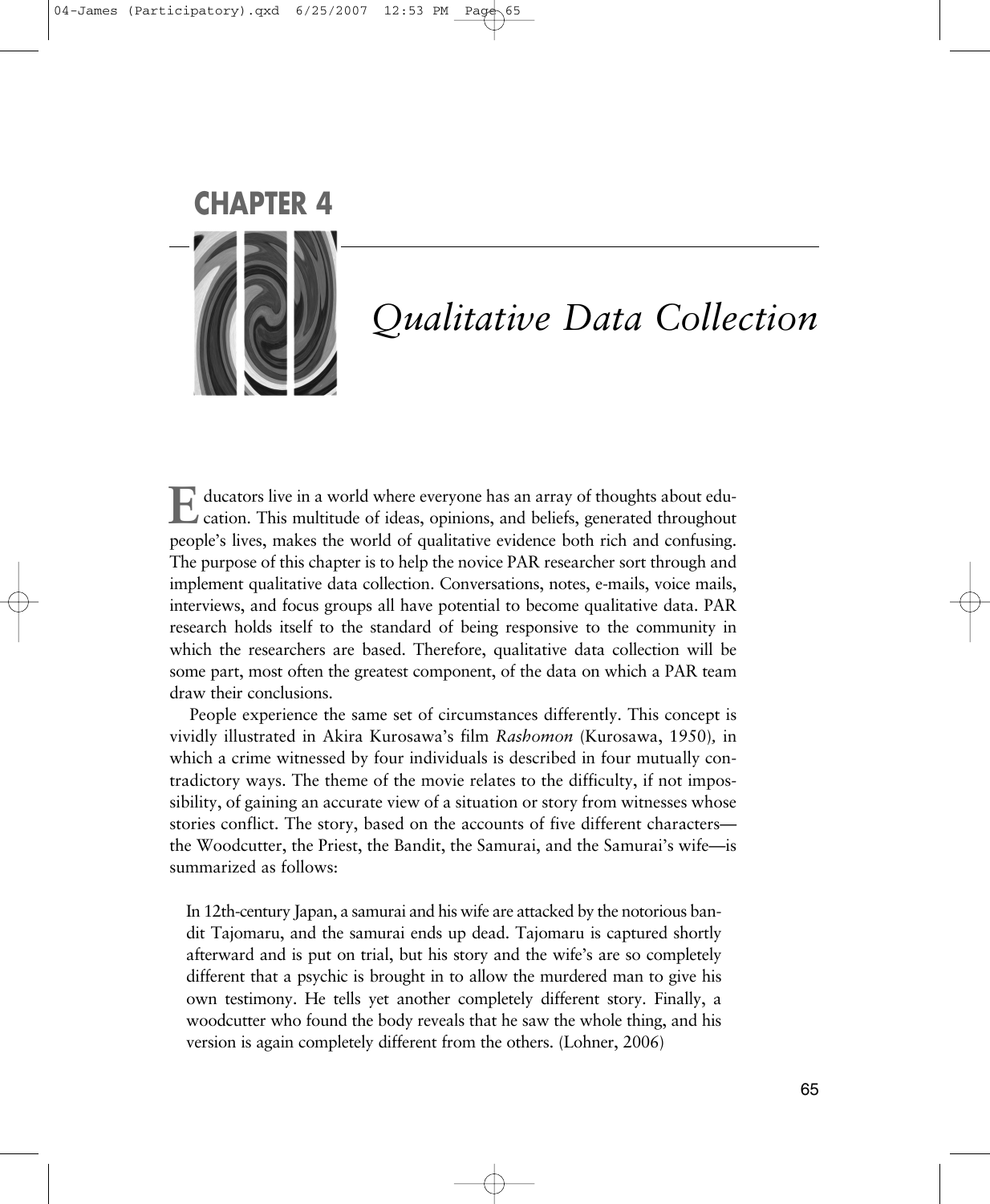Seldom will qualitative data in schools provide such dramatic examples of how everyday experiences provide multiple perspectives. Nevertheless, PAR practitioners must stay vigilant to capturing enough evidence that the range of possibilities emerge.

Qualitative data collect information as written or visual images and report findings as words. Yet qualitative data collection is more than just conversations, records, or observations. Rigorous collection and analysis of the words and pictures, gathered as evidence about a topic, enhance the position of educators to build a convincing body of knowledge on which to improve educational practices. Once PAR teams have decided upon their first research questions and searched through previous research for ideas, resulting in a clear and logical reason for gathering data, they are ready to begin. Qualitative evidence, collected during the PAR diagnosis and measurement steps, is shown in Figure 4.1 along with the portions of the logic model where PAR practitioners record their local measurements.

### **HOW IS QUALITATIVE EVIDENCE USEFUL?**

Qualitative evidence, when rigorously analyzed, makes it possible for PAR teams to uncover, expose, and consider the complexities within their community. While no scientist would endeavor to measure a situation with an infinite number of variables, this is precisely what school leaders do when investigating educational issues. Qualitative evidence extracts depth and adds body to the conclusions drawn by PAR teams. Data collection and analysis tools are employed when practitioners need to delve deeply into circumstances and understand the human motivations involved. These data are particularly informative to answer questions of

- *Meaning:* The significance of situations (held in peoples' minds as meanings) are subjective and vary, depending upon personal experiences. More than other types of queries, a question about meaning will surface the biases of both the individuals who ask the questions and the individuals who respond.
- *Context:* Influences understanding. This is true whether it is a personal context (e.g., age, gender, or cultural background) or the community context (e.g., wealthy or poor; rural, suburban, or urban; stable or changing demographics; economically stable or unstable).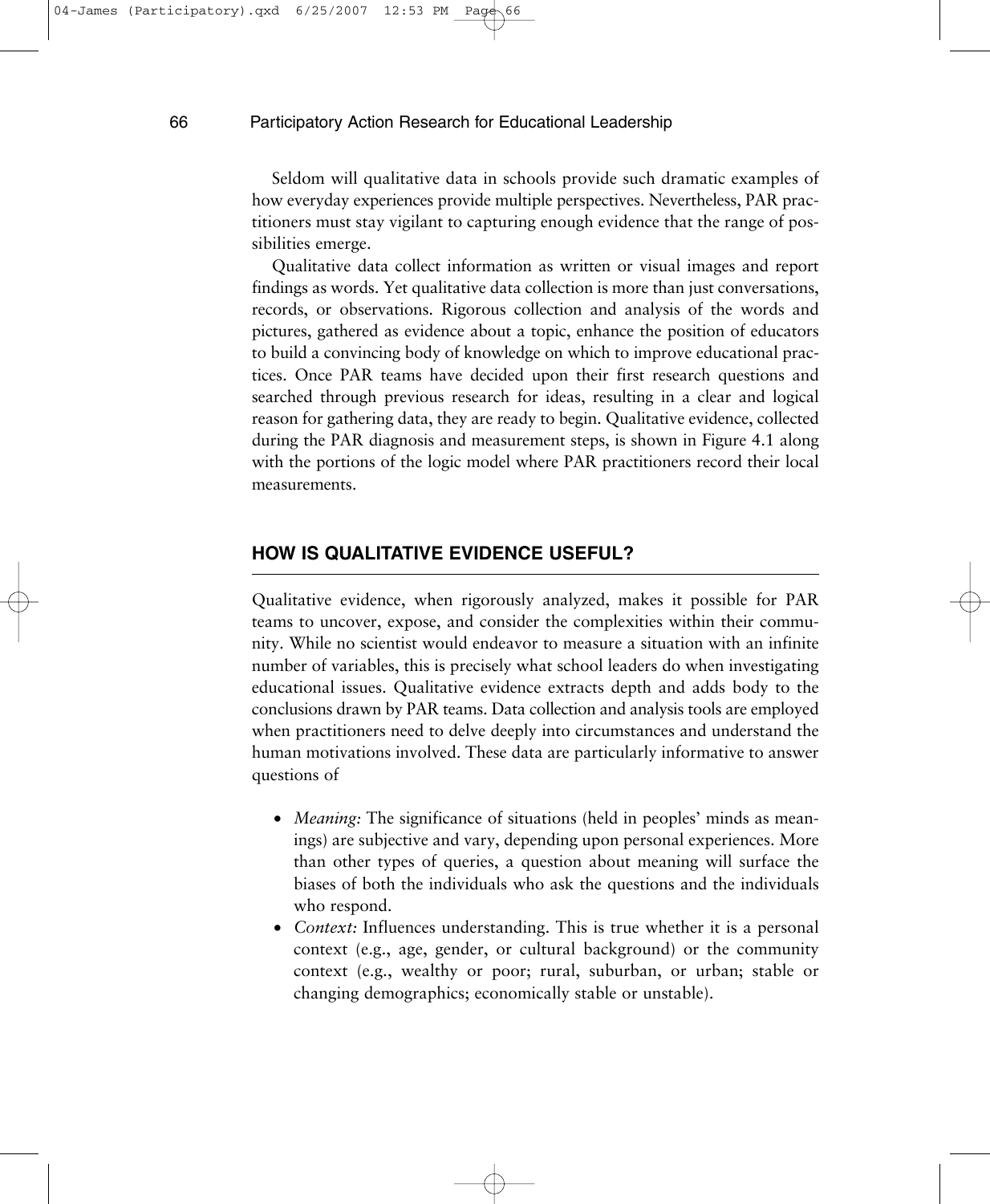

**Figure 4.1** Chapter 4's Stage of the PAR Process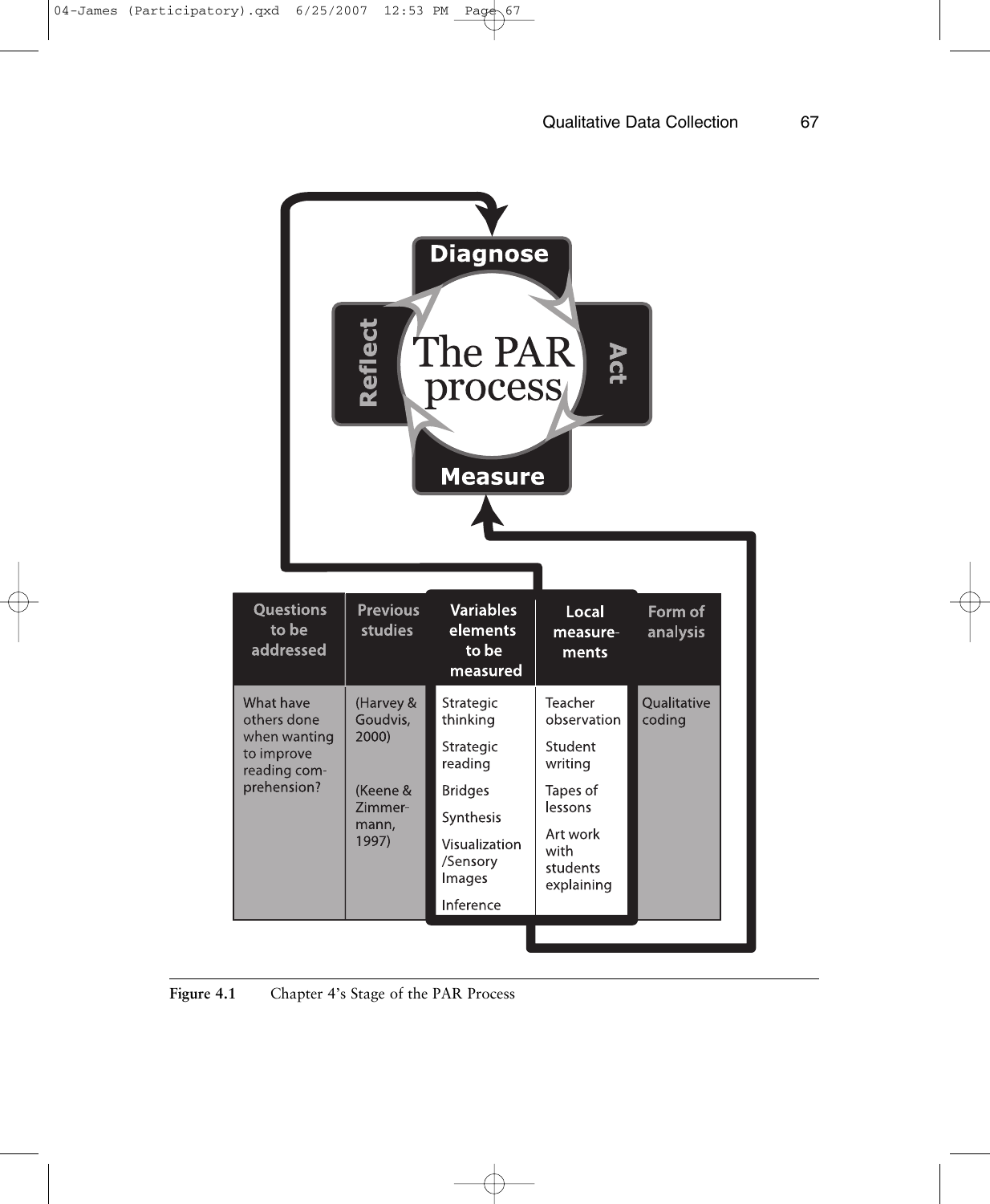- *Understanding of process:* In order for the PAR conclusions to be transferable to other contexts, the background that led to the situation and the actions that resulted need to be understood and reported. In addition, the reporting on either the success or failure of programs in schools calls for understanding both the planning and implementation phases of program development.
- *Causal relationships:* Understanding the complex situations that cause people to take action is key to understanding the cultural and societal mechanisms that make up the fabric of life within a community or school. The study of causal relationships requires a strong chain of logic, with a wide range of diverse opinions collected and analyzed at each link in the chain (Maxwell, 1996).

# **WHAT MAKES QUALITATIVE EVIDENCE DIFFICULT?**

Qualitative evidence collection is subject to the biases of the people involved, both in collecting the evidence and in providing it. Researchers may have a preconceived notion about the evidence they are likely to find in their investigation. Unconsciously they may ask questions phrased in such a way as to heighten the chance the respondent will answer as expected. Likewise, the respondent may have biases about either the researchers or their topic and may not be willing to disclose personal ideas or feelings. This is likely to occur when issues connected to power, sensitive feelings, or cultural values enter the topic under study. PAR teams, acting as critical friends, help each other through diligence to search out and overcome biases.

As mentioned before, qualitative data collection extends beyond a sole conversation, record, or observation. Likewise, the understanding to be gained from gathered evidence exceeds simple reflection. Covered in the next chapter, qualitative data analysis requires breaking down the data (words or pictures) in such a way that each bit can be analyzed and resorted. Subsequently, with a sufficient accumulation of "bits," new understanding develops.



#### **REFLECTIVE QUESTIONS**

- What are all the ways you receive information from other people?
- What concerns do you have as you begin to ask people questions?
- How can your PAR team help to address your concerns?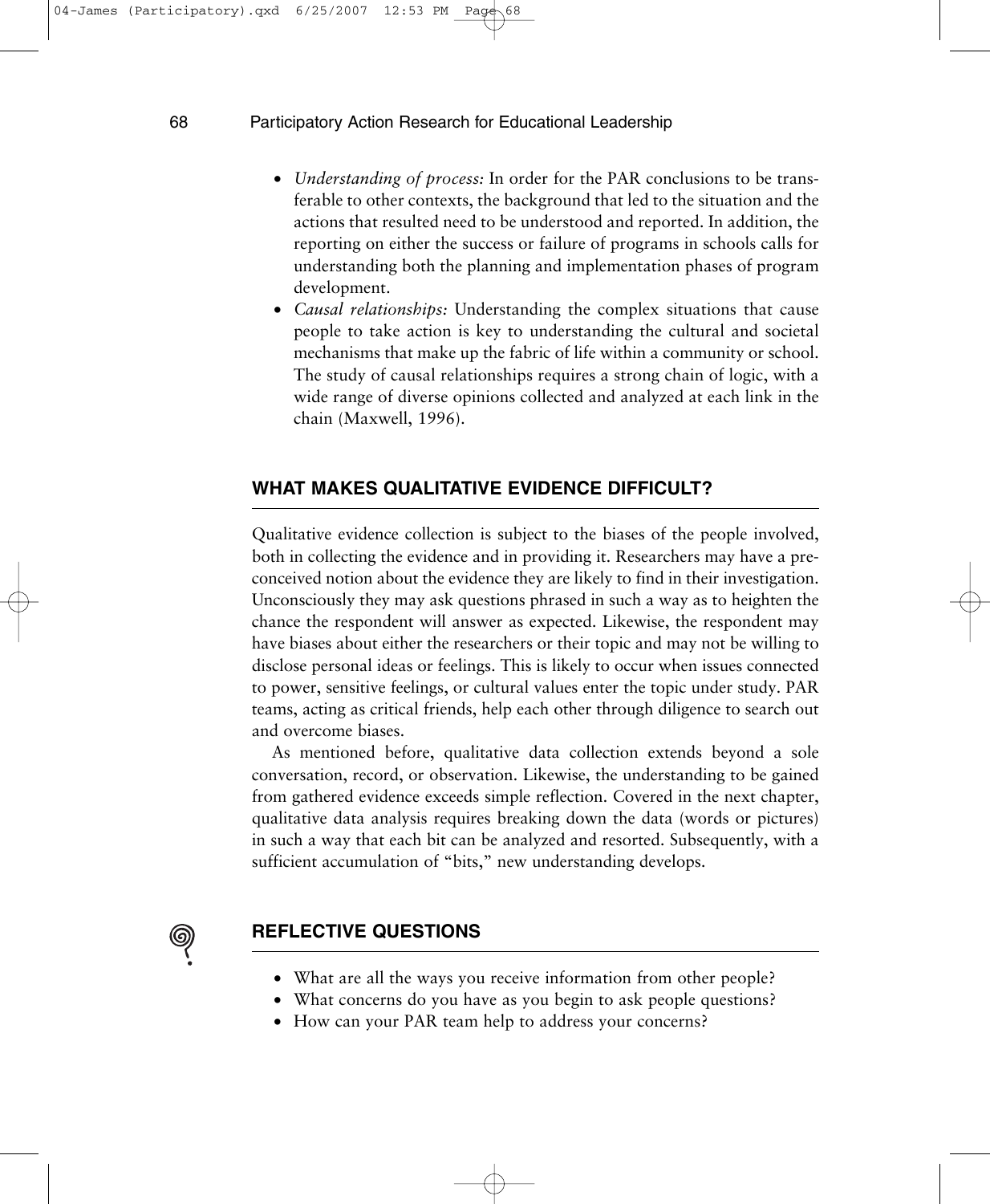As mentioned earlier, qualitative data are particularly appropriate for PAR projects because they can help us understand people's reactions, beliefs, and behavior more clearly. This section outlines the ways to collect qualitative data and discusses practical considerations that researchers need to take into account as they implement these strategies. Though distinct categories are listed, in reality these categories may seem much more ambiguous to researchers gathering data in the field. Nonetheless, it is useful to divide them here for the purpose of discussion (Byrne-Armstrong, Higgs, & Horsfall, 2001; Maxwell, 1996; Patton & Patton, 2002; Snape & Spencer, 2003; Strauss & Corbin, 1998).

Table 4.1 divides the three general categories of data collection methods discussed in this chapter into separate strategies. As mentioned above, these groupings and definitions are pliable.

| Data collection strategy                                                                                                                                                     | <i>Attributes</i>                                                                                                                                                                                                       | <i>Challenges</i>                                                                                                                                                                         |  |  |  |
|------------------------------------------------------------------------------------------------------------------------------------------------------------------------------|-------------------------------------------------------------------------------------------------------------------------------------------------------------------------------------------------------------------------|-------------------------------------------------------------------------------------------------------------------------------------------------------------------------------------------|--|--|--|
| Data collected directly in words from people                                                                                                                                 |                                                                                                                                                                                                                         |                                                                                                                                                                                           |  |  |  |
| <i>Interviews:</i> one-on-one<br>question-and-answer sessions<br>where the researcher may use<br>a variety of techniques.<br>Interviews average 30–45<br>minutes per person. | Reveal information about<br>the worldview of a single<br>individual. This is a flexible<br>strategy that (with care) can<br>be massaged during data<br>collection as needed to<br>heighten results                      | Interviews are a<br>time-consuming form of<br>data collection. To gather<br>data from one person<br>requires preparation, the<br>time of the interview, and<br>the time of transcription. |  |  |  |
| <i>Focus groups: group</i><br>interviews, using the same<br>variety of techniques and<br>taking approximately the<br>same length of time as<br>interviews.                   | More time effective than<br>interviews but with slightly<br>less flexibility. The group<br>process may encourage<br>results from shy or hesitant<br>people when the group<br>brings up topics with which<br>they agree. | The group dynamics may<br>interfere with complete or<br>accurate data.                                                                                                                    |  |  |  |

*(Continued)*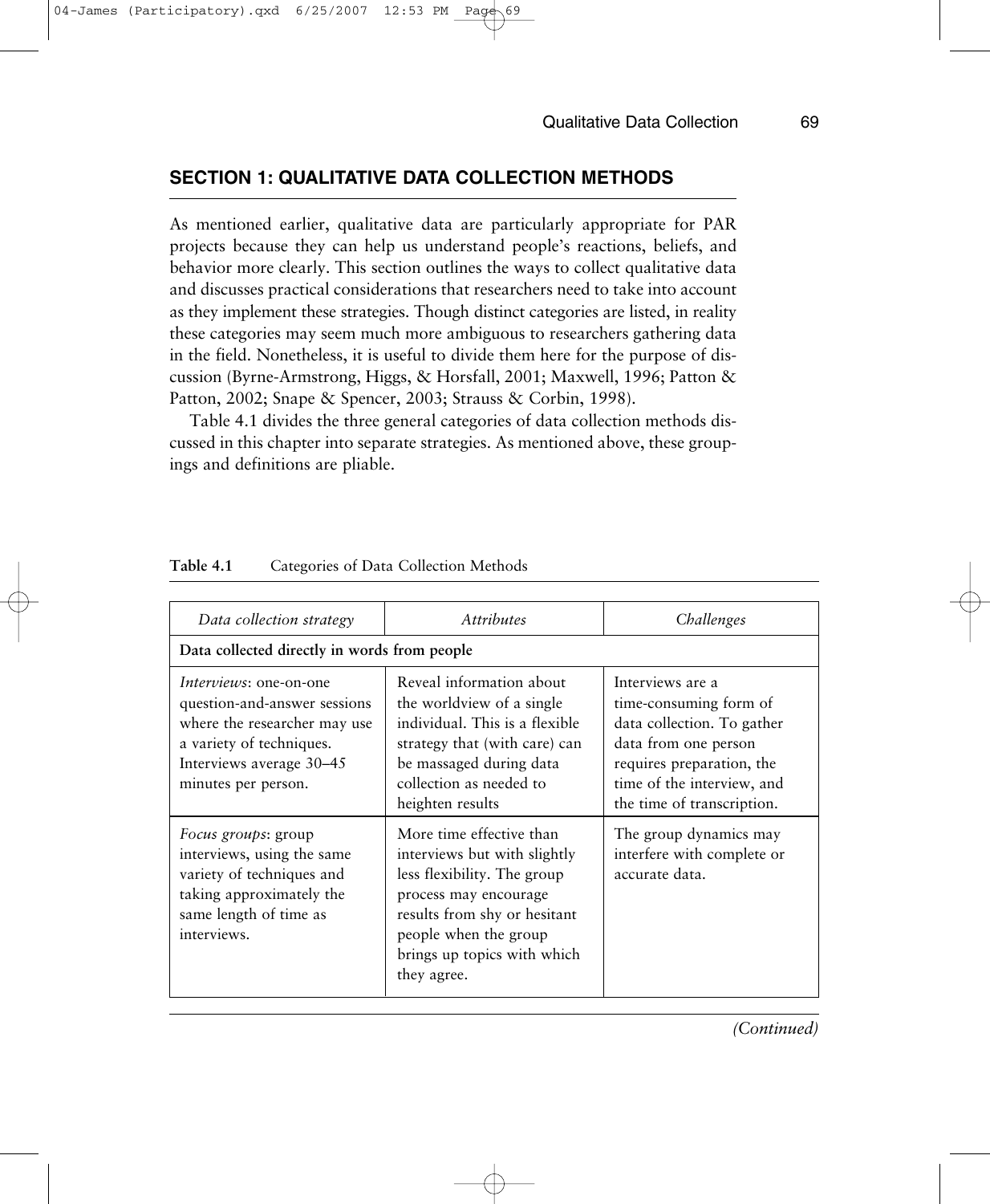# **Table 4.1** (Continued)

| Data collection strategy                                                                                                                                                                                                                       | <i>Attributes</i>                                                                                                                                                                                                                                                              | Challenges                                                                                                                                                                                                    |  |  |  |  |  |
|------------------------------------------------------------------------------------------------------------------------------------------------------------------------------------------------------------------------------------------------|--------------------------------------------------------------------------------------------------------------------------------------------------------------------------------------------------------------------------------------------------------------------------------|---------------------------------------------------------------------------------------------------------------------------------------------------------------------------------------------------------------|--|--|--|--|--|
| Data collected once or throughout a process of change                                                                                                                                                                                          |                                                                                                                                                                                                                                                                                |                                                                                                                                                                                                               |  |  |  |  |  |
| Reflective journals:<br>handwritten or verbal<br>account of an event, or<br>group of events, over time.<br>These often unveil how<br>writers subscribe meaning to<br>their topics                                                              | Subjective account of the<br>event from the point of view<br>of the writer, who may be<br>the researcher or a subject<br>of the research. Can be<br>collected once or throughout<br>a process of change                                                                        | Similar to interviews,<br>reflective journals display<br>the worldview of single<br>individuals. They also<br>frequently require<br>transcription.                                                            |  |  |  |  |  |
| Field notes: written<br>explanations or data taken,<br>often by multiple observers<br>at a single event, capturing<br>interactions of interest to the<br>larger topic under study.                                                             | May follow a prescribed<br>format or be open-ended.<br>Generally gathered by the<br>PAR team and therefore<br>likely to target the topic of<br>study.                                                                                                                          | Somewhat more objective<br>than reflective data although<br>still subject to the biases of<br>the writer.                                                                                                     |  |  |  |  |  |
| Data collected during the event(s) being studied                                                                                                                                                                                               |                                                                                                                                                                                                                                                                                |                                                                                                                                                                                                               |  |  |  |  |  |
| Anecdotal evidence and logs:<br>data taken from people often<br>outside the research team<br>that report the facts of the<br>interactions as understood<br>by the writer.                                                                      | May follow a prescribed<br>format or be open-ended.<br>May be more objective about<br>the topic of study, since not<br>constrained by the biases of<br>the PAR team's discussions<br>of the topic under study                                                                  | Somewhat more objective<br>than reflective data although<br>still subject to the biases of<br>the writer. Generally not<br>gathered by the PAR team<br>and therefore may not center<br>on the topic of study. |  |  |  |  |  |
| Observations: stylized note<br>taking about predetermined<br>portions of an event or<br>group of events under study,<br>generally taken by more than<br>one observer. Observations<br>often tally the number of<br>times an event takes place. | Are often collected over a<br>period of time. Can be<br>collected by a variety of<br>people, thereby increasing<br>the possibility of reliable<br>results. Accuracy may be<br>helped by voice or video<br>recording prior, with<br>multiple people taking part<br>in analysis. | Accuracy may be constrained<br>by the point of view of the<br>person recording the data.                                                                                                                      |  |  |  |  |  |
| Student work:                                                                                                                                                                                                                                  | Can also be collected over<br>time and with the intention<br>of showing growth.                                                                                                                                                                                                | May be hard to interpret<br>accurately.                                                                                                                                                                       |  |  |  |  |  |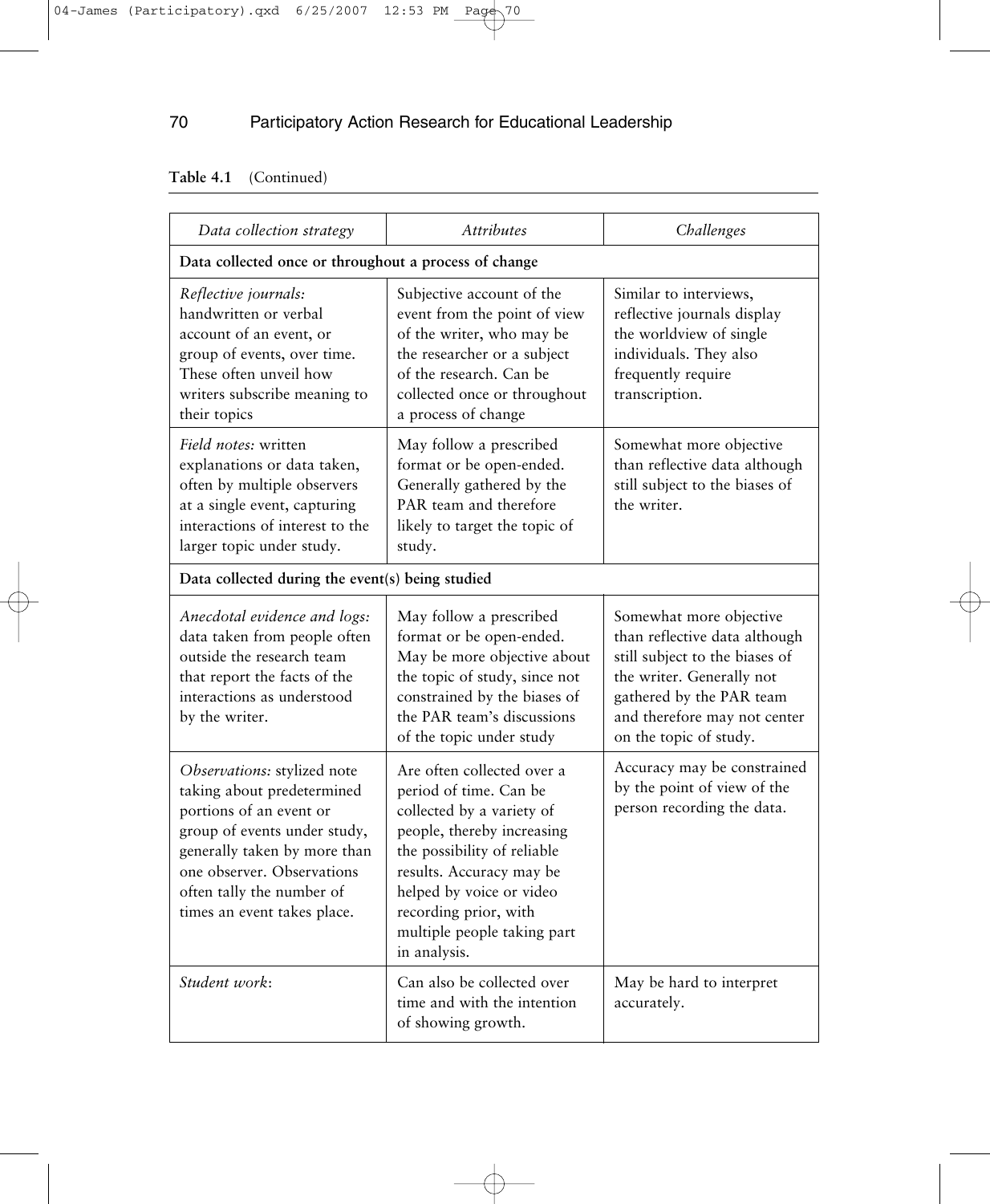04-James (Participatory).qxd 6/25/2007 12:53 PM

One PAR study will serve as an example throughout this chapter. The research team in a medium-sized elementary school took on the challenge of improving parent and community involvement.<sup>1</sup> While involved in a broader study focused on other issues, their principal read an article by Gerardo Lopez titled *On Whose Terms?* (Lopez & Mapp, 2002). In the article, Lopez investigated parent involvement from the perspective of migrant farm workers and concluded that these parents felt very involved with their children's education yet saw no reason to interact with schools. The elementary school principal in our example decided to ask a team of teachers and parents to join him in investigating whether and to what extent these results might be true for the families in their school. He knew from his test scores that many students were reading below grade level. Were these parents involved in supporting their children's education, and how could the school improve the success of those efforts?

# *Data Collected Directly in Words From People: Interviews and Focus Groups*

The PAR team in our example decided that they first needed to interview a few parents who were involved with the school in traditional ways, such as class sponsor or parent/teacher organization (PTO) member, and a few who were not currently involved. These conversations helped the team understand the topic's parameters and the need to rewrite and reorganize questions from a parent's point of view. Next, they organized pizza parties for parents in the different grades and conducted focus groups. During each party they asked the same short series of questions that had evolved from the initial interviews. The team paired off for the pizza parties. While one person asked the questions, the other recorded the answers.

Interviews and focus groups are similar methods, as both allow researchers to question subjects and probe responses with further questions. In both settings, researchers

- Develop their questions through an iterative initial process, testing the way in which they ask the questions to help ensure that their questions are understood by their subjects.
- Work to set up an environment that enhances the potential for full disclosure, being both comfortable and safe from a research subject's point of view.
- Keep a short list (four to five questions) of the topics from which they are gathering evidence, with the backup of a longer list of potential probing questions they may use.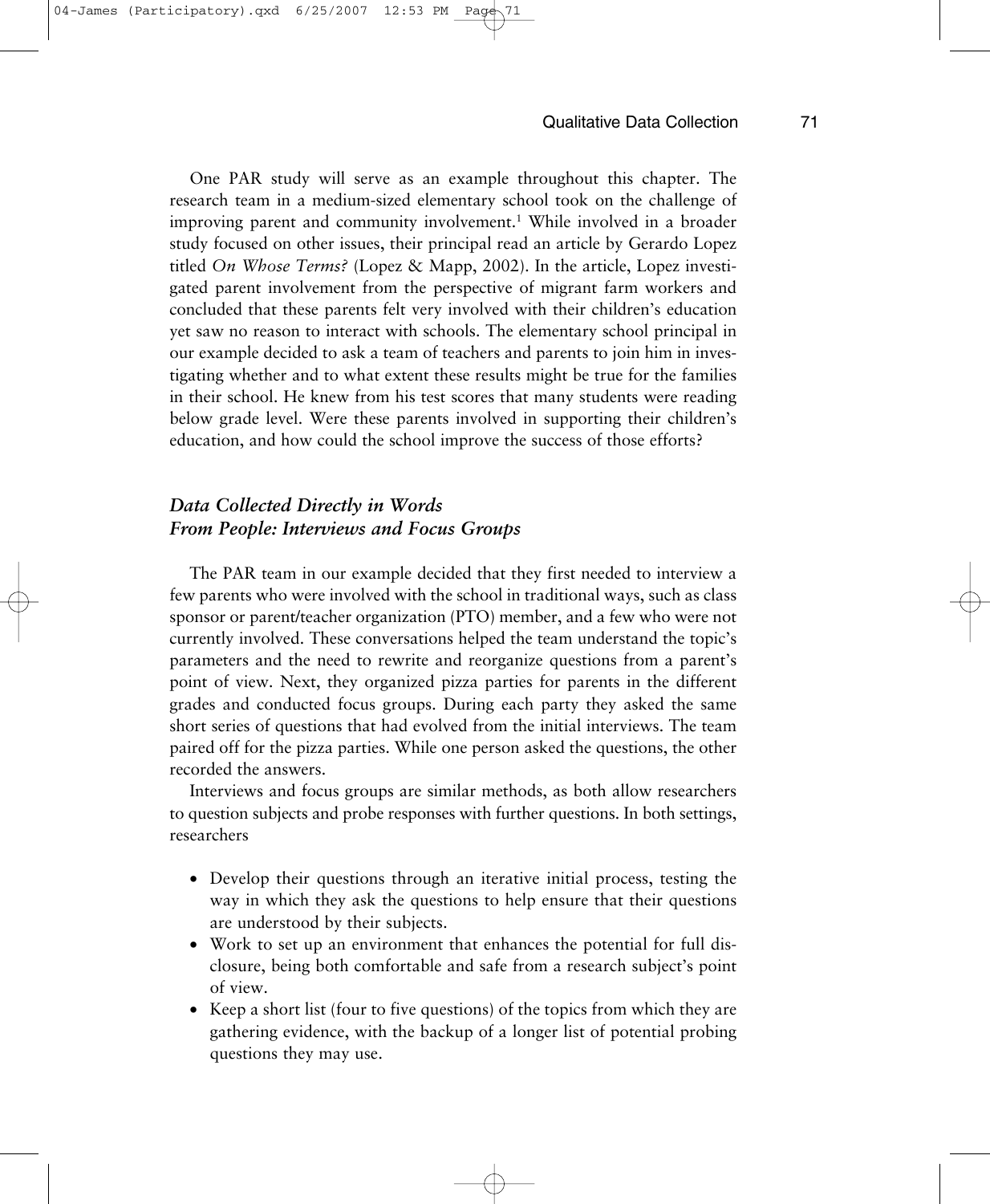- Commit to starting and ending between 45 and 60 minutes to avoid participant fatigue.
- Utilize multiple means of collecting data. In the ideal, there is someone taking notes on a computer, the tape recorder is running to help capture exact words, and the facilitator is working with a flip chart to provide feedback to the subject's responses and from which to ask clarifying questions.

Take time to ensure that the surrounding area is quiet and that electronic equipment is in working order. It is best to not depend exclusively on the use of electronics and to be prepared in case of equipment failure or difficulties. This can be accomplished by having at least one person taking notes. Then if the recorders fail, all data will not be lost.

Both interviews and focus groups are flexible methods for gathering qualitative evidence, offering PAR practitioners insight into the human dynamics in the situations they are studying. To achieve the greatest benefit, researchers must balance the time taken for data collection with considerations about analysis (Byrne-Armstrong et al., 2001; Maxwell, 1996; Patton & Patton, 2002; Snape & Spencer, 2003; Strauss & Corbin, 1998). For example, if PAR practitioners decide to record interviews rather than intrude on the conversation with note taking, time allotment for tapes transcription will be needed prior to data analysis. On the other hand, should transcription services be available, full transcriptions offer researchers the richest data. Tapes may take, on average, 4 hours to transcribe 1 hour of conversation.

These two methods of collecting data are dissimilar in other ways. An interview allows in-depth personal probing of a response until researchers feel they understand the answer and its implications to their topic. However, in a focus group, the facilitator needs to progress with questioning and balance his or her curiosity related to specific responses with the need to maintain momentum in the group process. Besides time, other factors may influence the decision to question people as individuals or in groups.

Traditionally, these data-gathering techniques have been segregated into three categories: structured, unstructured, or semistructured (Maxwell, 1996; Strauss & Corbin, 1998). The divisions relate to the relationship of ideas and concepts to the manner in which data are gathered. For instance, a structured interview is one in which all subjects are asked exactly the same questions—the questions are based rigorously on prior evidence. These questions may take the form of "Please relate your understanding of the relationship between X and Y." The researchers have structured the questions to focus the subjects' responses in a particular way. **Unstructured interviews** start with general ideas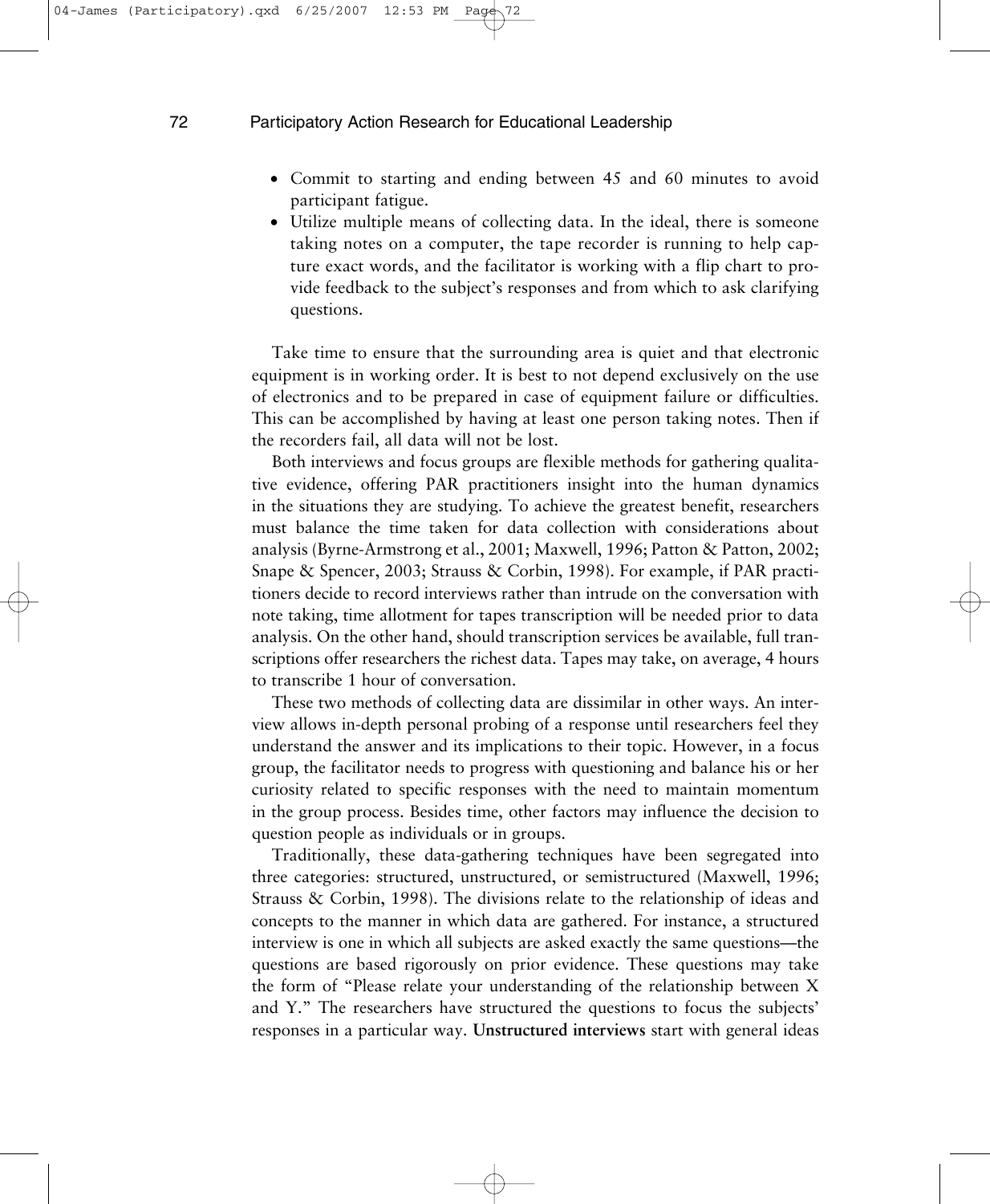or areas of concern, and the specific questions asked are likely to change, depending on the subjects' responses and interests. Unstructured questions may be open-ended, such as "Tell us about your experience of this topic."

In our experience, the semistructured middle ground is effective for PAR practitioners (James, 2004; Reynolds, 2005). **Semistructured interviews** are developed when researchers know what the literature says about their topic and map out pertinent questions with possible probing subquestions. Semistructured interviews allow the opportunity to digress from the primary question and probe a response to understand more clearly what is seen as a provocative remark on the part of the interviewee. Such remarks may come in two categories: (1) the researcher has not heard that position stated before or (2) what has been said seems to be in contradiction to comments others have made previously. In situations when the research subject is particularly articulate, with pertinent responses useful for direct quotations, an interviewer may take extra time and effort to capture not only the subject's meaning but the exact words of the response.

**Structured interviews** also have value in PAR studies. In this more formal technique, researchers decide upon a series of questions and read the questions exactly to individuals to establish an understanding of their ideas on a topic. For example, in a PAR study on homelessness, the research team asked respondents a series of questions about attitudes toward families and children who lived without homes in their community. An interview was solicited from every fourth person who came out of a mall on a given Saturday (James, 2005b).

McKernan (1996) and others (Legard, Keegan, & Ward, 2003; Stringer, 2004) present the following list of question stems as appropriate for interviews and focus groups: "Why," "Should," or "How important is . . . ?" In addition, a researcher may want to query affect by asking about feelings and emotional responses. It is appropriate to form a leading question by asking, "What do you think about . . . ?" or "Do you remember your experience of . . . ?"

# *Data Collected Through a Process of Change: Reflective Data/Field Notes/Anecdotal Accounts*

The PAR team in the above example based their investigation on Epstein's (2001) book on parent involvement. The group decided they needed data from a variety of sources to capture the relative effectiveness of their current support strategies for parents helping their children with homework. To start, they focused on parent/teacher conferences that were held multiple times during the year. Team members kept reflective journals noting their activities before, during, and after the conferences. They each reflected on what they thought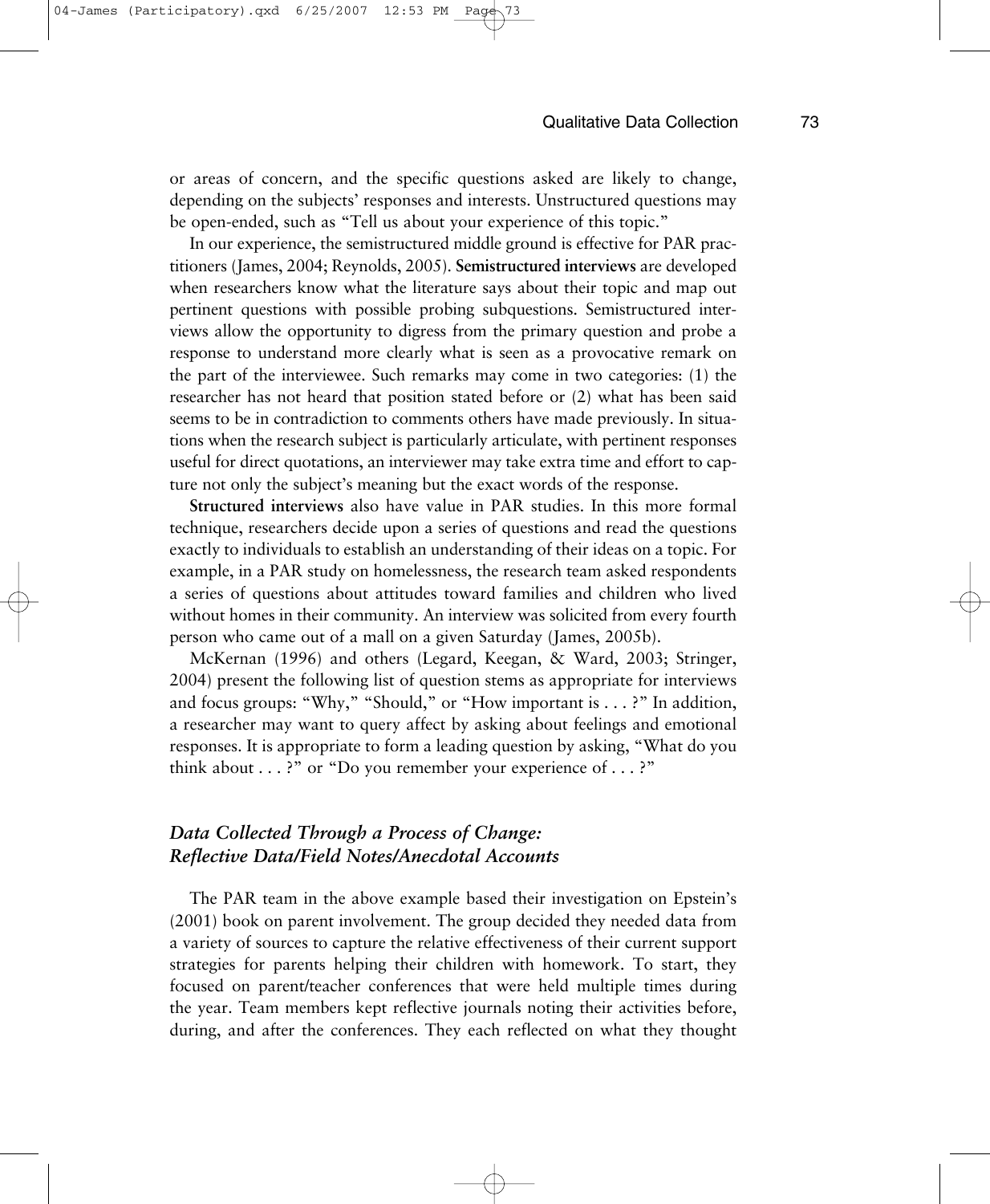went well and ideas for improvement. Prior to the conferences, the PAR team discussed what types of evidence might display both positive and negative communication between teachers and parents during the conferences. They then circulated at the event, taking **field notes** pertaining to observations. Field notes are written explanations or data taken, often by multiple observers at a single event, capturing interactions of interest to the larger topic under study. Finally, the team asked teachers and parents to write anecdotal accounts of the same conferences. These included details about attendance and topics discussed.

Some individuals are not comfortable with the concept of reflective work or keeping journals and may wish to substitute *field notes* or *anecdotal evidence* for reflective writing. All three methods have much in common:

- All three allow people to capture details and ideas about events.
- PAR team discussions prompt the topics identified or addressed in the notes.
- Individuals delivering the data supply as many details as possible.
- Data make note of both the date of the incident and the reporting date of the incident. Each is recorded as close to the event as possible.
- Data may include attachments of other types of evidence as well.
- Systems that help the people capture the data in digital formats aid PAR practitioners in analyzing one data set as compared to another.
- All three methods allow researchers to note the politics, the power issues, and other subtle interactions that ultimately influence the success of any educational implementation.

Student participation logs and student journals are viable sources of qualitative data and come under the loose headings of reflective journals or field notes. The degree of insight that they offer is directly tied to frequency and quantity of the writing. For instance, a single entry in a student journal may not be as indicative of an overall theme as entries where one or several students mention the theme regularly. Sagor (2005) reminds us that, especially for older students, the ethics of informed consent applies to the use of student journals as research data. It should be clear to the students whose work is being used whether and to what extent these journals are to be used as data, whether or not results will be reported in aggregate form, and whether further permission will be obtained prior to the use of direct quotes. Student names should not be used in documents without both student and parent permission.

Anecdotal evidence is accounts written directly after an incident and include explanation, setting, and contextual information as well as reporting the facts of who did what and so on. Potential interpretations may also be included, but the writer must take responsibility by indicating when these descriptions may be an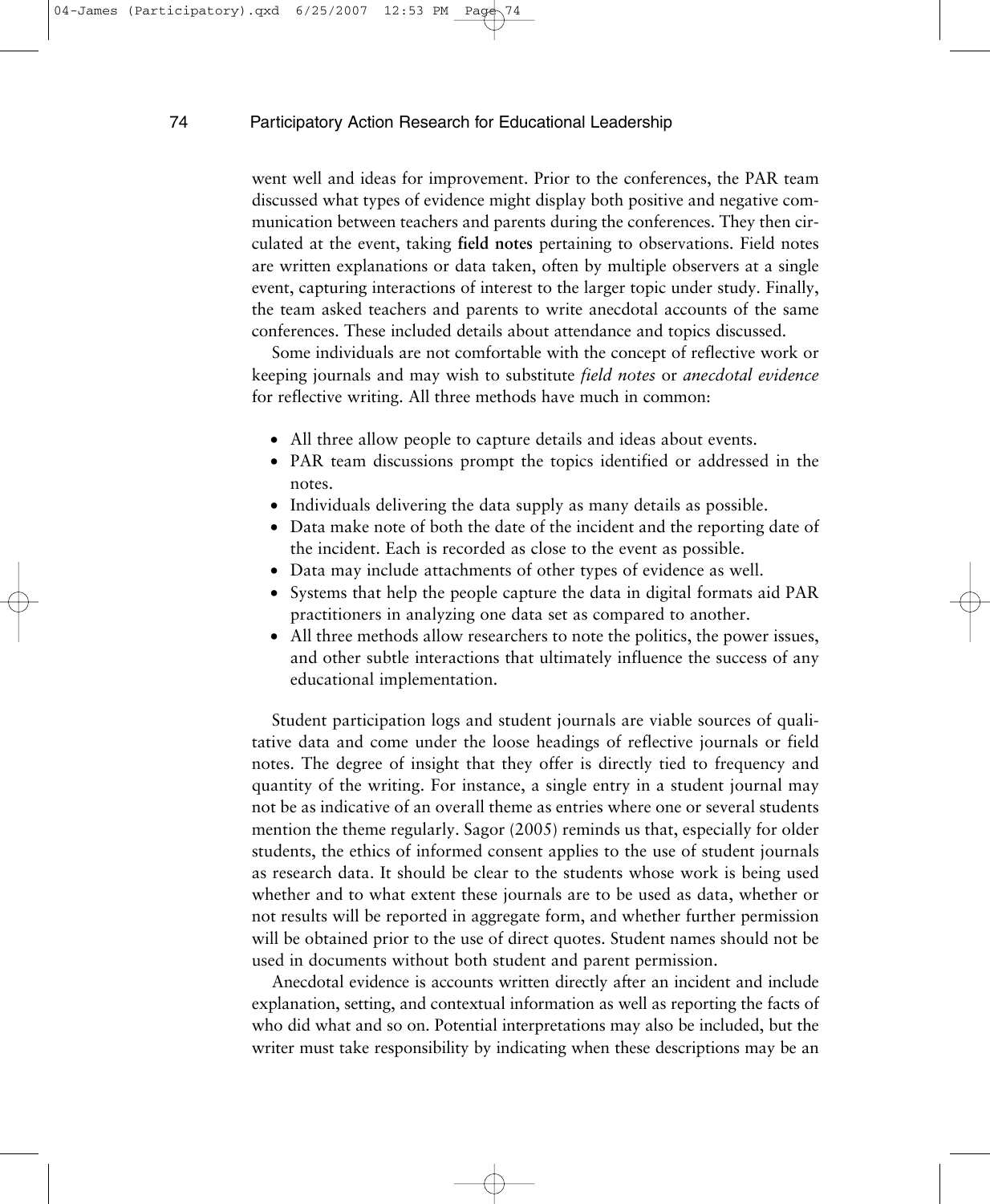interpretation of the incident and not simply facts reported ("The expression on her face implied to me that . . ."). Examples of anecdotal evidence frequently found in schools include student behavior summaries, field trip activity forms, or injury incident reports. All include the date and time of the occurrence as well as the date and time of writing. Specific details help provide accuracy with important situational facts that may become lost or become vague at a future time.

These three types of data differ in (a) their relative amount of subjectivity and (b) how closely they follow the PAR team's prescribed format for data collection. A more objective format, which clearly delineates topics or questions to be addressed, is more likely to produce data that are useful to the study yet less likely to reveal unexpected insights or ideas. Subjective data may present fascinating new ideas, although taking longer to read, and may contain elements that are unconnected to the topic under study.

# *Data Collected During the Event(s) Being Studied: Observations/Student Work/Logs*

As their study progressed, the team members in our PAR example decided to focus on parent involvement with homework. To study what types of homework help occurred and to help parents learn new strategies, the team offered a series of clinics after school. They collected two types of qualitative evidence during these sessions. First, a series of examples of student homework was collected prior to the clinic, during the clinic, directly after the clinic, and work turned in a month later. The PAR team also collected observational data about the ways in which students interacted with their parents and the methods parents used to help their children before and after coaching.

**Observations** (a research technique in which no direct questions are asked, but individuals in a public place [e.g., shoppers and drivers] are watched and their behavior recorded) are often collected over a period of time to measure the variance in a particular set of behaviors (e.g., actions on the playground, interactions during peer tutoring). The basic process to capture observational data over time is to observe first, create a checklist next, then observe again using the checklist. Repeat the process until the list functions as an accurate and easy way to capture the behaviors under study. Observations, examples of student work, and logs are similar in the following ways:

- All develop a type of trend analysis by measuring the same phenomena over time.
- All include the weakness of the human element, for the recorder's focus may shift and skew these data.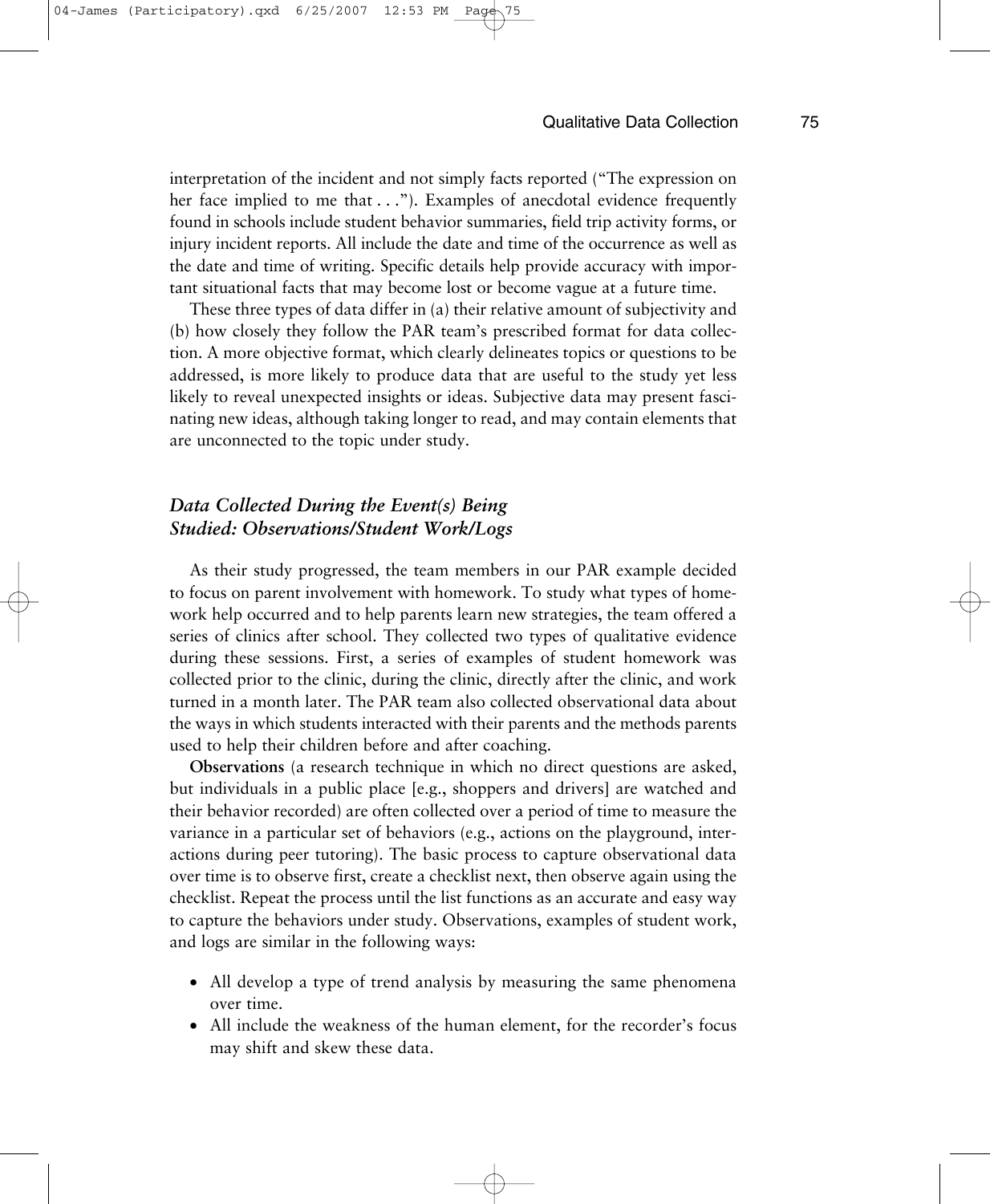- For each type, the more structured the approach, the tighter the observations will fit researcher objectives.
- All are similar to journals and field notes in that a high degree of structure also means that observers will be less likely to capture new or unexpected events.

Sagor (2000) gives an example of shadowing, where one aspect of a school reform effort includes teachers following students throughout their school day to observe and to better understand the school context from students' perspectives. This technique could make use of parent observers as well. One group found that the technique of shadowing varied from elementary to middle and high school. One significant difference was the participation of the student being shadowed. Younger students could be shadowed anonymously. Older students should give their consent for the shadowing and for permission to use the observations as verifiable data (Sagor, 2000).

Reviewing class disruption reports led one alternative high school PAR practitioner teacher to uncover trends related to interruptions of instruction:

After discussing different possibilities, we decided to track attendance, tardies, verbal disruptions, and technology disruptions (phones, CD players, etc.) that interrupted instruction. I created a tally sheet and made certain taking a tally didn't also interrupt instruction. I split verbal disruptions into minor (those that interrupted instruction briefly) and defined major interruptions as those that stopped instruction for thirty seconds or more. Absences are quite high and tardies are significant early in the day. Phones and music machines show fewer interruptions than I anticipated. As I examined the data displayed for this report, the attendance/grades balancing act was starkly presented by the high number of absences. (Ecord, 2006, n.p.)

This teacher continues to track student work and measure their relative success against the number of disruptions in class. He will present these data to his students so that they will be able to make informed decisions and potentially change their patterns of behavior. AR cycles will measure whether and to what extent they take responsibility for their disruptive behavior after confronting these data.

Observations may also include photographs and videos. An advantage in employing digital recording techniques lies in the ability to record information in a constant and passive way that is easily ignored by the person being observed and therefore is likely to capture unrehearsed moments. Another advantage is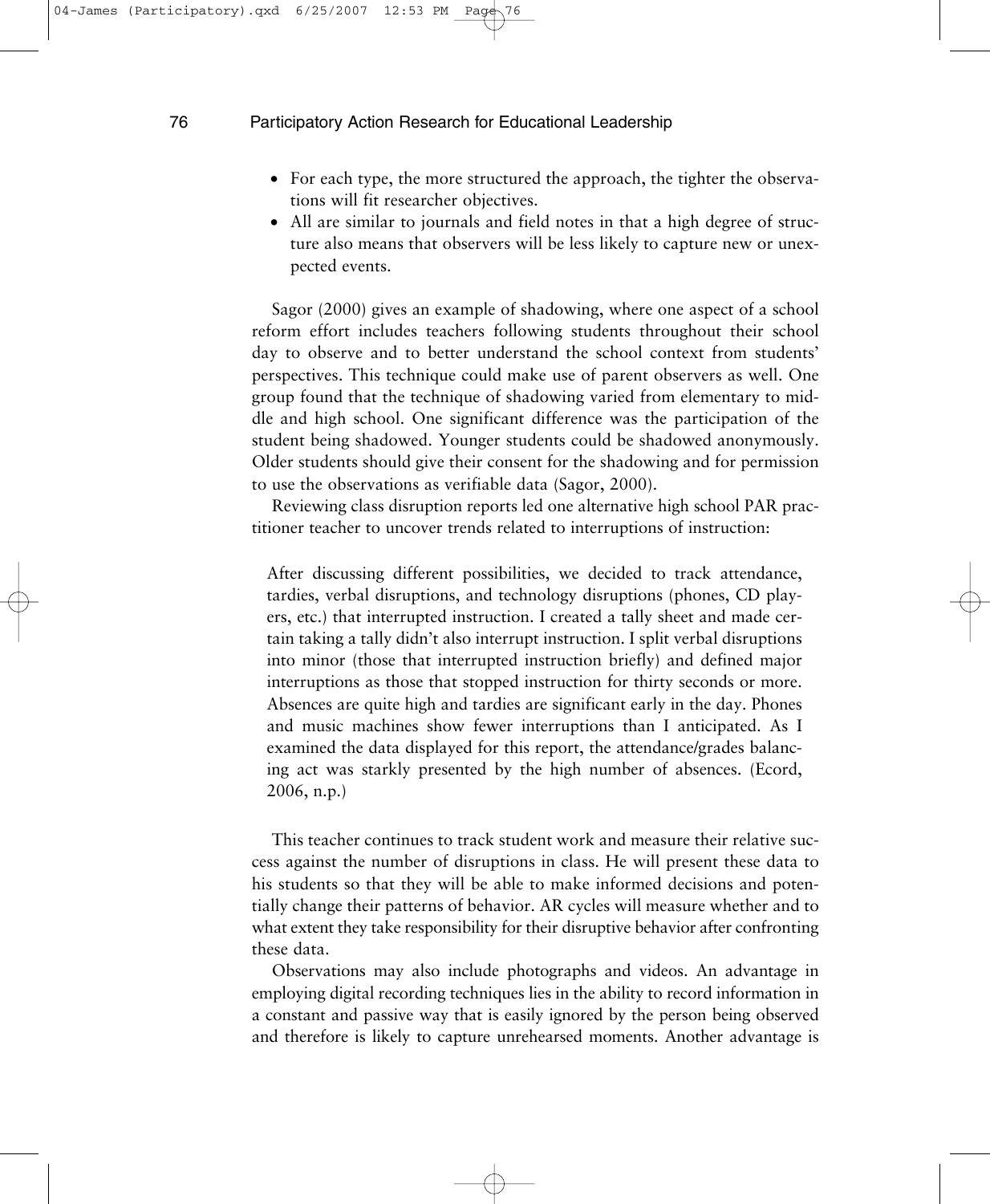that as a data collection strategy, such evidence can be viewed repeatedly. A challenge of digital recording relates to its transcription into written accounts; therefore, it is difficult to compare with other types of data for purposes of triangulation. Photography has the added disadvantage of the interpretation of events being open to very subjective levels of interpretation by others.

Observations and student work are dissimilar in the locus of control of data to interpretation. For instance, the students are completely in control of their work, with only the data interpretation subject to the ideas of the researcher. On the other hand, observations of what is recorded and its interpretation are subject to the interpretation of the researcher, who may or may not experience events as students do. One very positive way to eliminate such disparities is to include students in the participatory teams of the project who directly interpret events in their lives or their schoolwork.

#### *Task 4.1: Collecting a Variety of Qualitative Data*

The purpose of this exercise is to gather data about an event employing multiple sources of qualitative data collection. This may be completed after the event as an exercise, keeping in mind that the greater the distance from the actual event, the less likely the data are accurate.

#### **Procedure**

Think of an upcoming event that relates to the topic you are studying. As an example, the PAR group from the chapter example described a back-to-school night.

Brainstorm a list of questions or topics and categorize them under the four types of qualitative evidence: meaning, context, process, or causal relationships. Add other questions as appropriate to cover each type of evidence

Go through the chart and descriptions of the three categories of qualitative evidence: those collected directly from people, throughout a process of change, or during an event. Choose a variety of data collection strategies and brainstorm what questions could be answered.

Rate the relative difficulty of proceeding with that data collection strategy on a scale of 1–10.

Proceed with planning and implementing those qualitative techniques that appear to be the most efficacious to advancing your research.

You may wish to use the following graphic organizer as you analyze use of these techniques. The first line of the following table illustrates the ideas in the example above.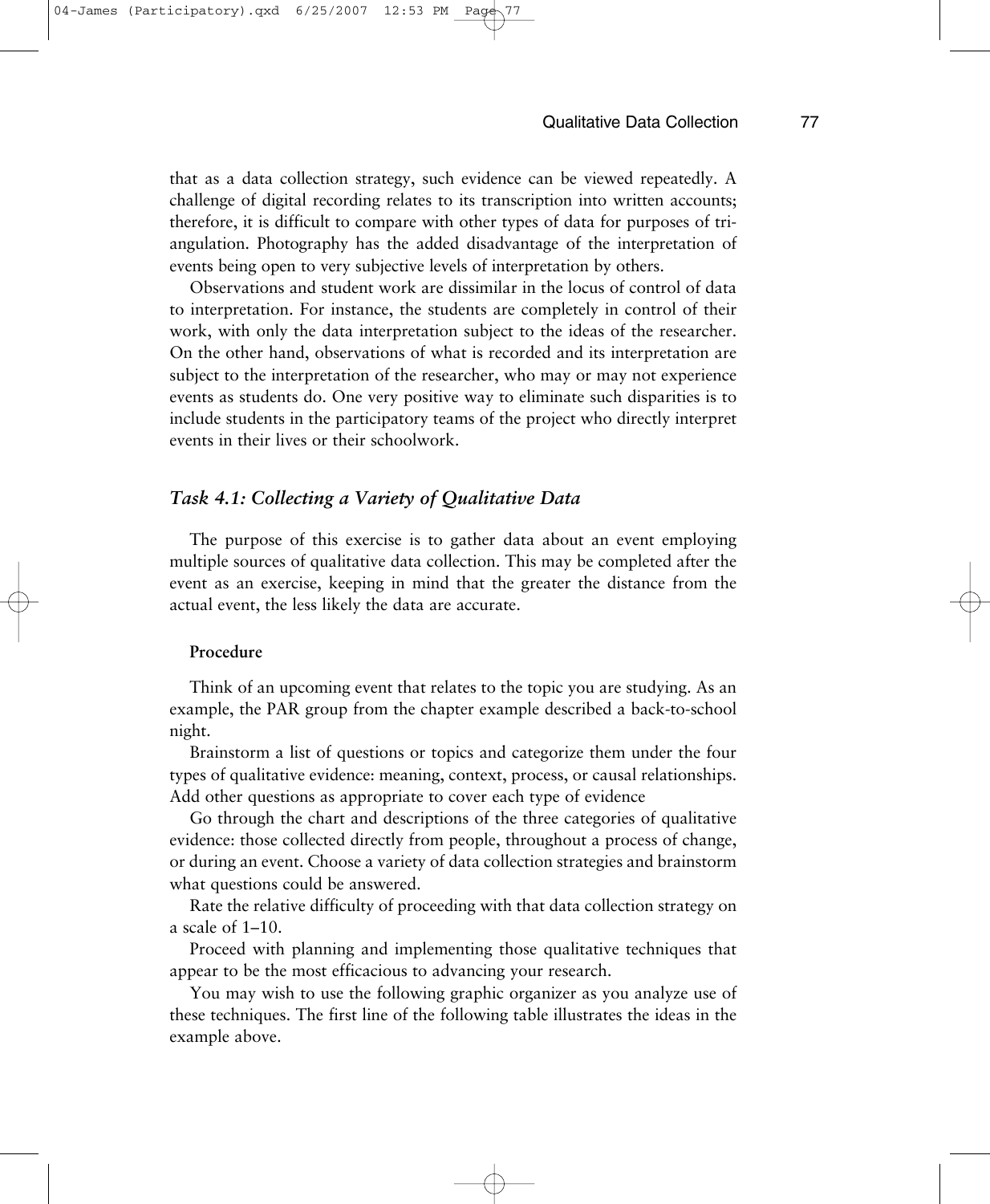| <i><u><b>Ouestions</b></u></i>                                          | Meaning, context,<br>process, or<br>causality? | Who has the<br><i>information</i> /When<br>does it occur? | How might we<br>gather data?                                                                                            | Relative expense<br>of time and<br>resource/Value                                            |
|-------------------------------------------------------------------------|------------------------------------------------|-----------------------------------------------------------|-------------------------------------------------------------------------------------------------------------------------|----------------------------------------------------------------------------------------------|
| Do parents<br>know how to<br>help with their<br>children's<br>homework? | Understanding<br>a process                     | Parents and<br>children/<br>nonclass time                 | Interviews or<br>focus groups<br>with students<br>and parents.<br><b>Observations</b><br>during<br>homework<br>clinics. | Time<br>consuming/<br>Valuable<br>Less time<br>consuming/<br>Group chose to<br>do them both. |

#### Table 4.2 Graphic Organizer for Qualitative Data



### **REFLECTIVE QUESTIONS**

- Looking back on the description you wrote for Task 4.1, to what extent did you investigate the event from others' viewpoints?
- What other questions might you have asked that would have made your description more complete?
- What other data collection techniques might you have decided to use?
- To what extent might quantitative evidence, such as what you could gather from a larger population with a survey, help strengthen the evidence from these data?

# **SECTION 2: MAXIMUM SUCCESS AND RIGOR**

We agree with Maxwell (1996) that qualitative evidence cannot nor should not be collected and analyzed in a linear fashion. Our experience has been that data collection and analysis are an inherently complex interplay of choice-making elements. Figure 4.2 demonstrates PAR practitioners' best approach to qualitative evidence by (a) discussing what they know or understand; (b) gathering data to confirm, deny, or enhance that understanding; and then (c) analyzing their data shortly after the data are collected. The actual process may move in a loop between any two steps before proceeding. New results help to fine-tune the practitioners' next phase of data collection.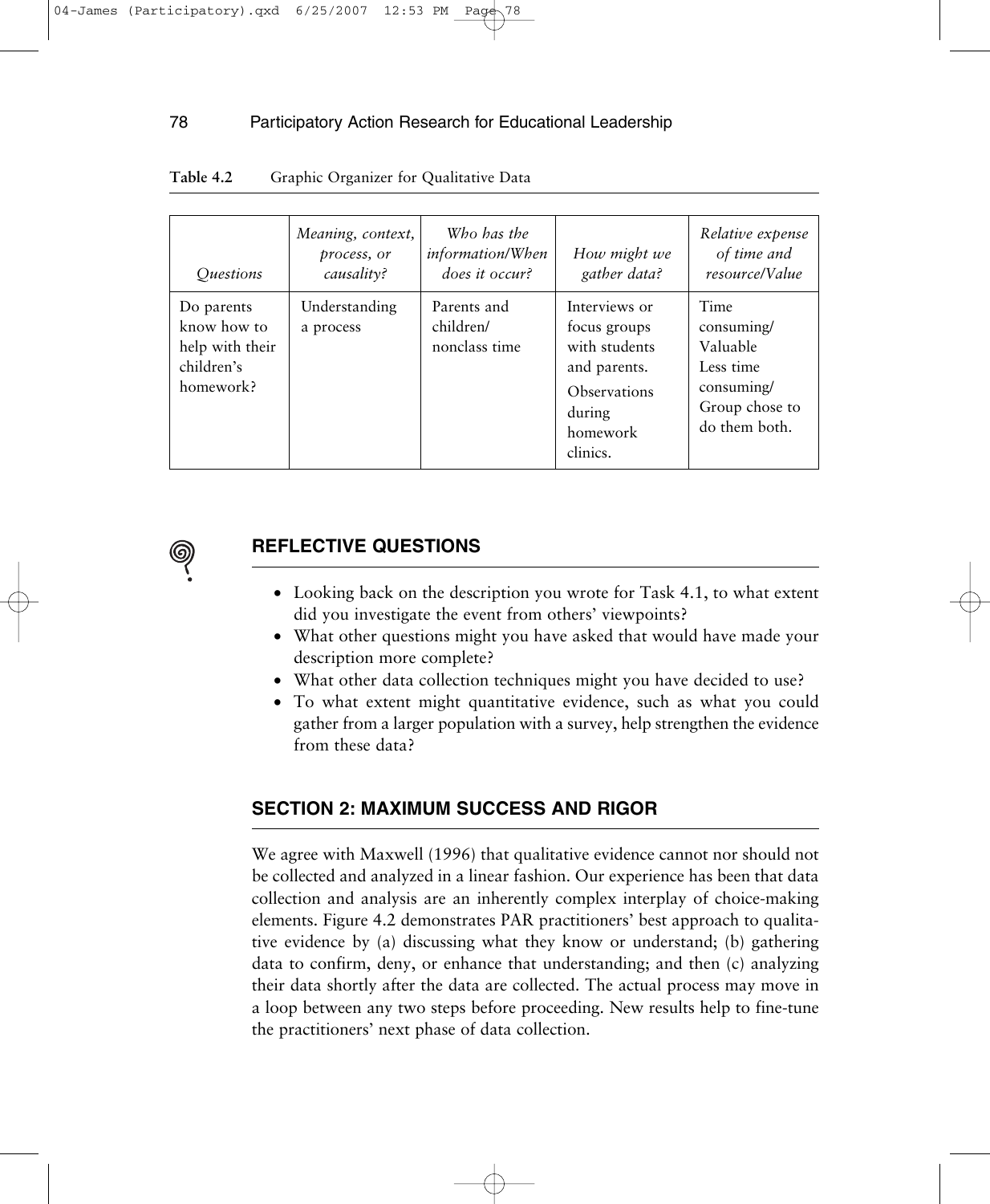

Figure 4.2 Process of Qualitative Data Collection

SOURCE: Alan Bucknam/Notchcode Creative, 2006.

This interplay allows PAR practitioners to build projects with valid and reliable results. While discussed in more detail later, practitioners demonstrate validity by gathering data from multiple sources in order to confirm their conclusions. Reliable conclusions are demonstrated through the ability to improve educational practice in a local context and the transferability of these findings to other settings.

#### *Managing Time and Resources*

Journals, scrapbooks, case notes, portfolios, field notes, observations, and so on all have one factor in common: the conscious collection of thought as data.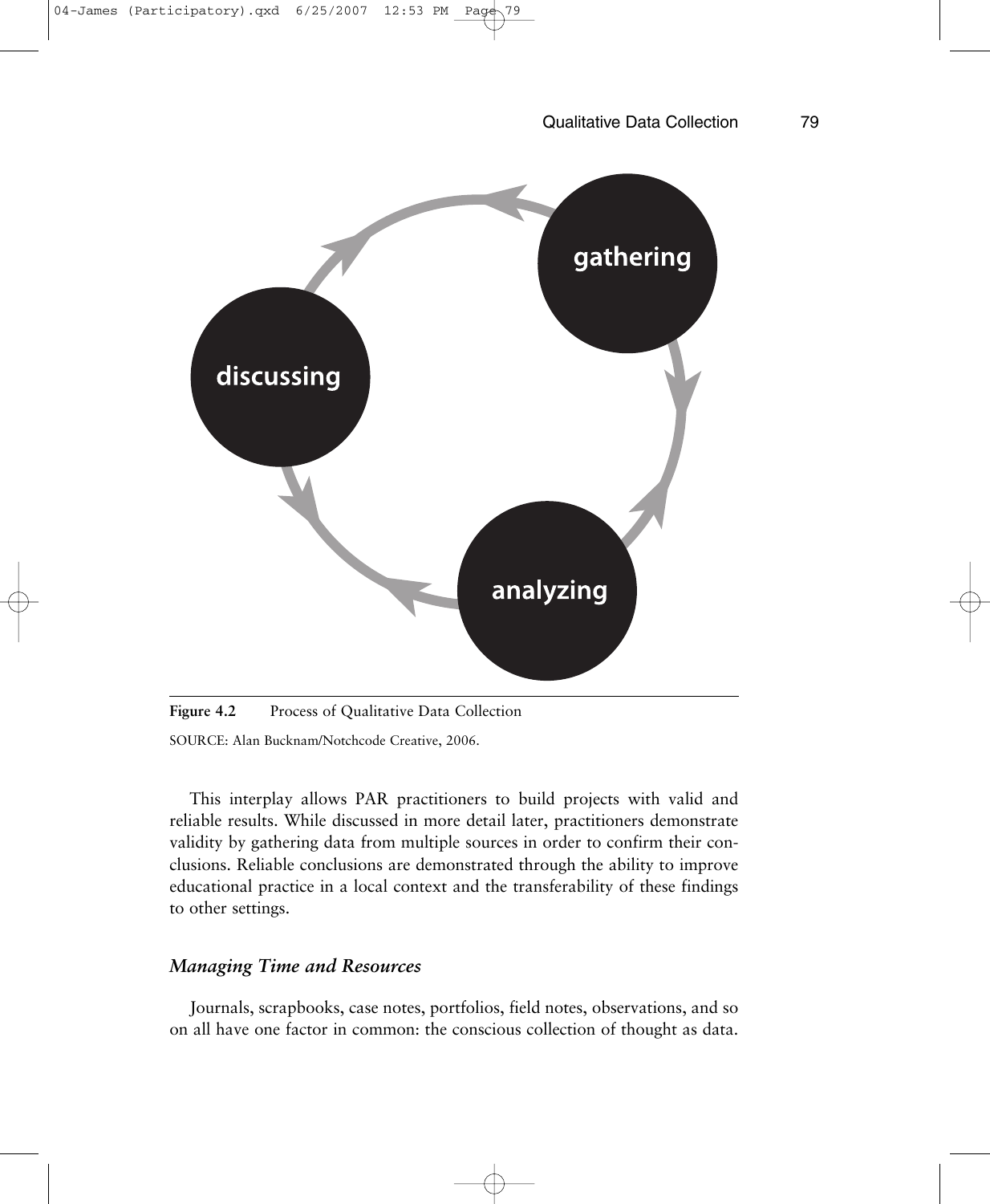This is a daunting task, since people have more thoughts in a day than they can count, in fact more than they are aware of. Educators frequently feel caught in a system that requires them to work long weeks during the school year. Many tasks require their attention, some of which add to their educational settings but do not directly affect students. The secret to successful completion of a PAR project, without undue stress, is to wrap the project creatively into as many ongoing tasks as possible. The following six strategies will help the new PAR practitioners with time efficiency:

- Aim for the collection of digital data, capturing the exact words of the subject. To the extent that all data hit this target, analysis time will be shortened.
- Know when the data gathered are "enough." Enough qualitative data can be convincingly quantified. For example, we found that when we questioned 20 parents (out of a class of 30) about their involvement in their children's education, we found that the majority attended parent-teacher conferences (80%). A research team may judge data as adequate when it becomes clear that they have captured the major themes, usually when subjects repeat what others have already stated. At this point, researchers may consider confirming their results using new techniques or from new sources. When two techniques produce similar responses from a variety of subjects, these techniques hold sufficient evidence for the researchers to consider moving into action.
- Make it easy for subjects to participate in the collection of data. Will an e-mailed self-report questionnaire work? If so, then do not make appointments for interviews.
- Make data gathering part of normal work activities. Observations are a good example of data collection wrapped into the educator's day.
- Students can be assigned a time to reflect on their participation during the day, allowing the educator time to write as well.
- Incentives may influence whether subjects will make themselves available for focus groups. Many educators using PAR have used food as an incentive.

### *How to Make It More Rigorous*

PAR practitioners who increase the rigor with which they approach both data collection and analysis do much to enhance the efficacy of reports to their constituencies. To add rigor, we recommend the following strategies that require little time.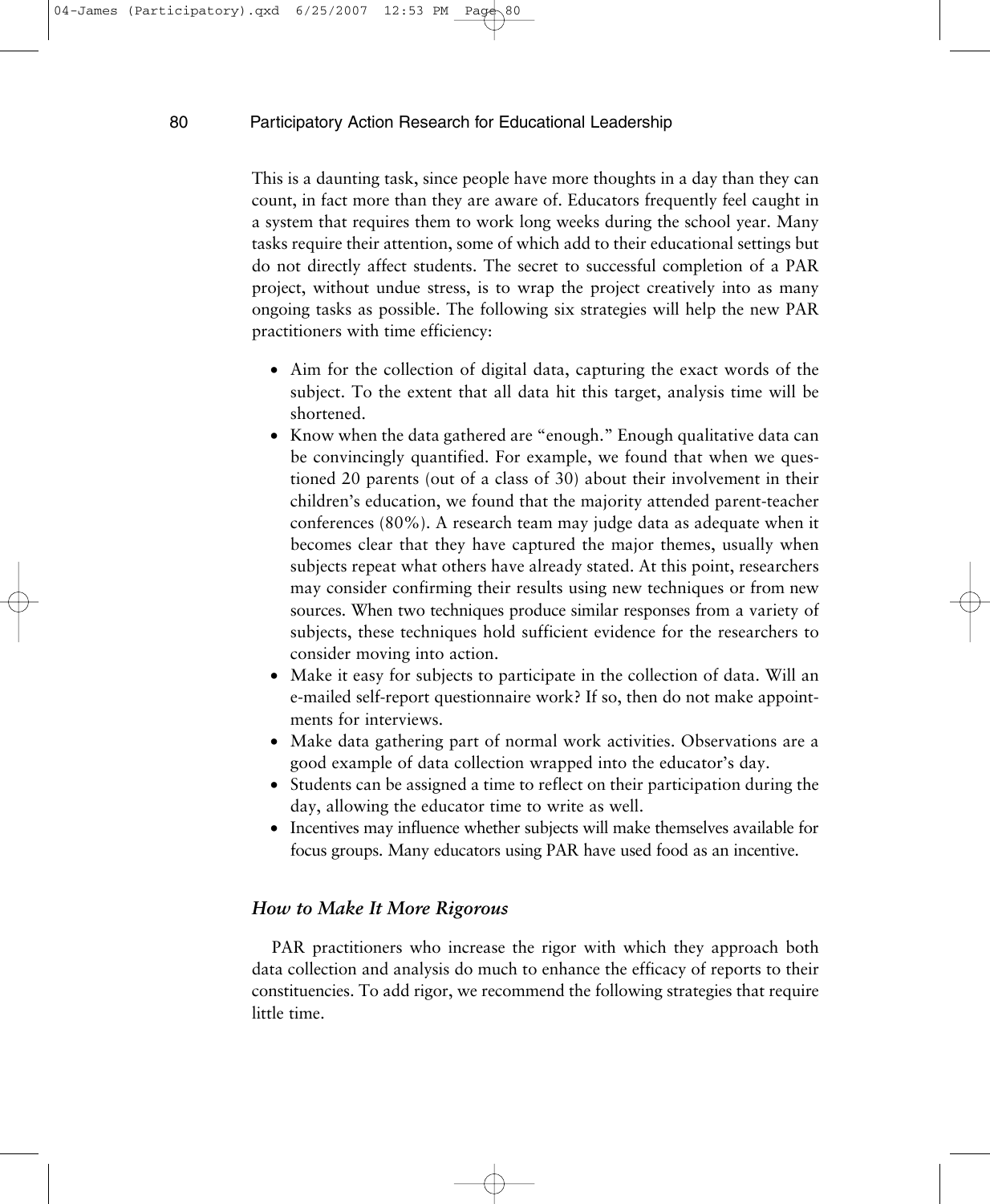- Maintain a strict time line for data collection and analysis (Glanz, 2003). PAR groups hold each other accountable to time lines and plans, acting as critical friends to ensure that everyone stays on task.
- Capture the number of respondents and percentages of agreement as qualitative data are collected. Qualitative evidence is more descriptive and convincing when reported side by side with numbers and percentages.
- Divide the note-taking sheet into two columns. On the left, take notes as usual. On the right, write down comments that come to mind. The righthand column becomes a qualitative record of your critical thinking about the ongoing procedure.
- Use any existing whole-faculty study groups or professional learning communities that already exist to further data collection efforts. For instance, when the example PAR group shared their ideas with the faculty study groups in their school, others offered to gather information from the parents working on special projects in other areas.

#### *Introduction to Mixed Methodology*

Pragmatic use of mixed methodology means that PAR practitioners make use of all available data (both qualitative and quantitative) in order to build a rigorous, cohesive set of conclusions about their topic. They do this through the triangulation of multiple sources of data. Triangulation is defined as using a variety of research methods to compare diverse sources of data pertaining to a specific research problem or question. This process helps to enhance the validity of results, since they do not overly rely on any particular method of study.

This chapter has clarified the use of several types of qualitative data. Comparison of data collected at different times, which uses different methods or populations, builds a strong analysis of the issues. The comparison also ensures that resulting actions take into account meanings, context, processes, and causality. Some types of qualitative data ask similar questions, and when compared, these data types verify the consistency of human experience across any given issue.

However, there are times when qualitative data alone will not be sufficient to alleviate doubt about the outcomes achieved through PAR projects. As an example, in a hypothetical research project, 100% of the parents in a focus group, all with children from the same classroom, thought that the school did not offer worthwhile volunteer possibilities. Would that necessarily make it true? What if the researcher instead recorded that the five parents who attended the focus group had their children in the same class of 30 students and that a subsequent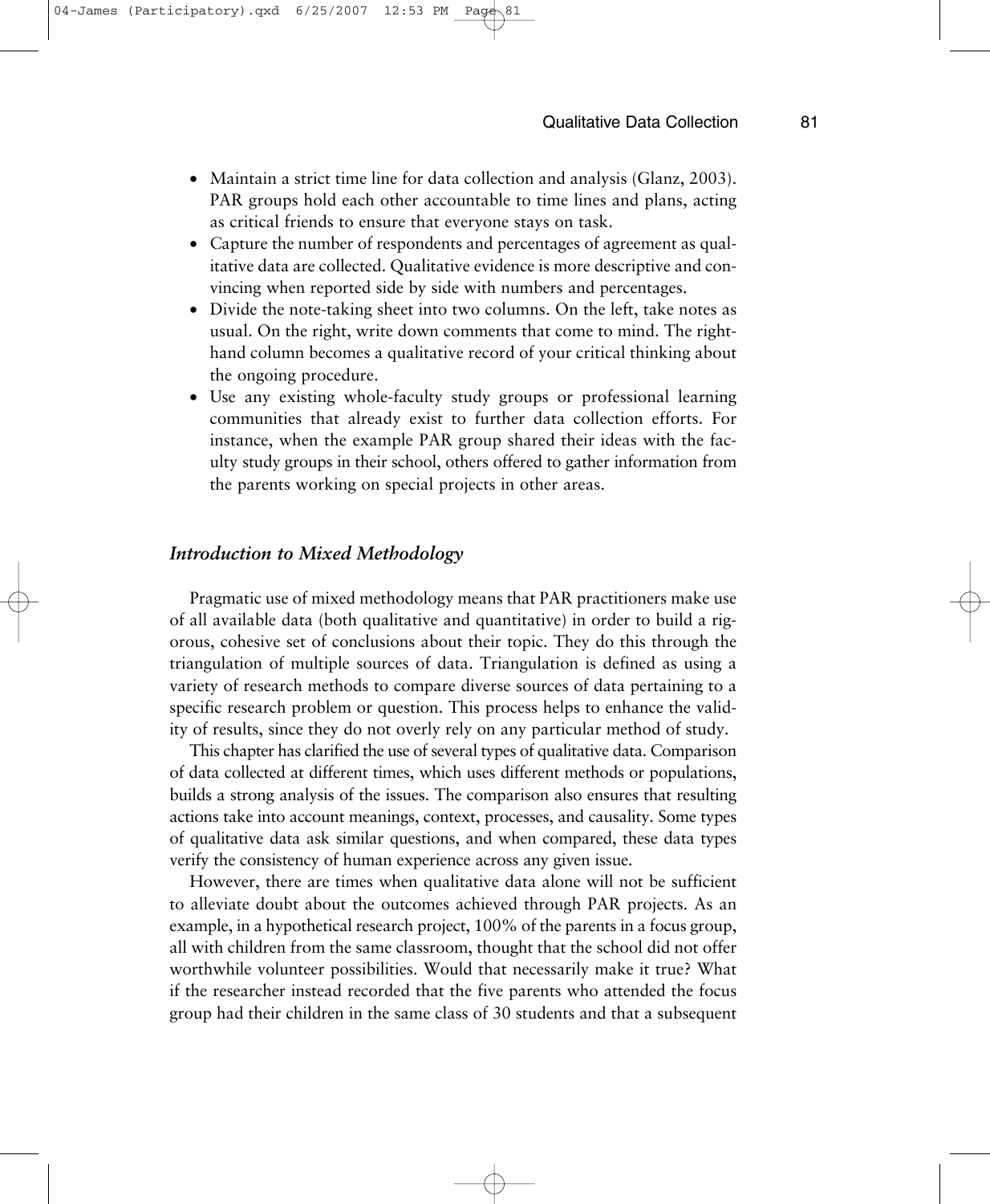questionnaire distributed to the whole class showed that 65% of the parents reported the need for a greater range of volunteering possibilities? Both of the statements were true, and both quantified their results, but the reactions to the two reports, with two size samplings, might be very different.

Reporting situations for large groups will likely be more valid, credible, and reliable by verifying results with quantitative forms of measurement. In the example case, the PAR team studying parent involvement designed a questionnaire to validate information originally acquired through a focus group. PAR researchers need to evaluate their data and ask, "If an experience that exists for a few students or parents also exists for many students or parents, does it exist for the population as a whole?" Larger populations are more easily studied using quantitative techniques that are covered in Chapter 6.

#### *Task 4.2: Data-Planning Matrix*

The following exercise is adapted from Maxwell (1996, p. 83). Researchers can employ the exercise to plot individual and group needs for data in PAR projects. This planning matrix can be used for both qualitative and quantitative data, and we suggest that, like the logic model, PAR groups employ the task throughout multiple cycles of the PAR process.

#### **Procedure**

Any of these may be tracked using a graphic organizer as follows:

- Establish a table with six columns and multiple rows in a landscape format.
- Label each column from left to right as follows:

What do I need to know?

Why do I need to know this?

What kind of data will answer the questions?

Where can I find the data?

Whom do I contact for access?

Time line for acquisition

This example has been filled out by the team whose work was discussed throughout this chapter. Note that the three main sources of qualitative data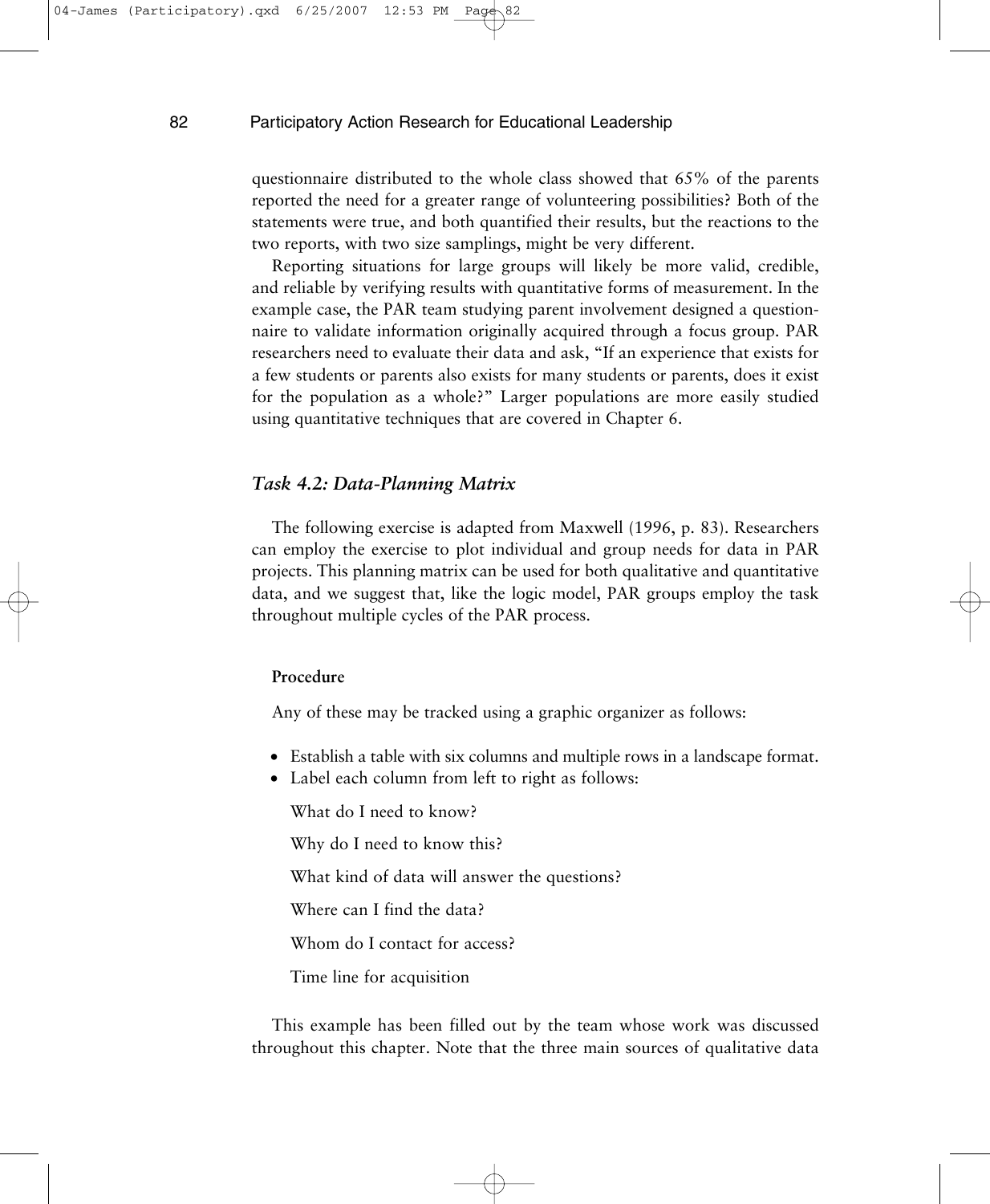overlap. Table 4.3 shows that the team is realistic about the substantive amount of work needed to collect evidence within the period of a few months.

| What need<br>to know                                                                        | Why need to<br>$k$ now It                                                        | Data                                                                                                                                                  | Who/where data                                                                                                           | Time line needed                                                                                                                                                                                                                                                              |
|---------------------------------------------------------------------------------------------|----------------------------------------------------------------------------------|-------------------------------------------------------------------------------------------------------------------------------------------------------|--------------------------------------------------------------------------------------------------------------------------|-------------------------------------------------------------------------------------------------------------------------------------------------------------------------------------------------------------------------------------------------------------------------------|
| Whether and<br>to what extent<br>parents are<br>involved in<br>their student's<br>education | What can<br>be done so<br>that their<br>involvement<br>aids academic<br>standing | Interviews with<br>involved and<br>noninvolved<br>parents<br>Reflections and<br>field notes<br>Student work<br>and homework<br>clinic<br>observations | Parents and<br>students/library<br>pizza party and<br>PTO meeting<br>Parent/teacher<br>conferences<br>Homework<br>clinic | One month:<br>can be done by<br>next meeting<br>Design field<br>notes and<br>test during<br>conference with<br>counselor and<br>use at<br>parent/teacher<br>conferences in<br>3 weeks.<br>Plan and<br>advertise<br>homework<br>clinic, then<br>gather homework<br>and observe |

**Table 4.3** Planning Matrix Graphic Organizer

As an individual or group, fill in the table until all questions have potential sources of data listed.

Discuss access to data issues and assign group members to each. When implementing an individual PAR project, review the table with a critical friend to ensure a high level of sensitivity related to data collection issues.

# **CONCLUSION**



Qualitative evidence can be words or pictures. Whether collected from individuals, throughout a process of change, or during an event, PAR teams rely on